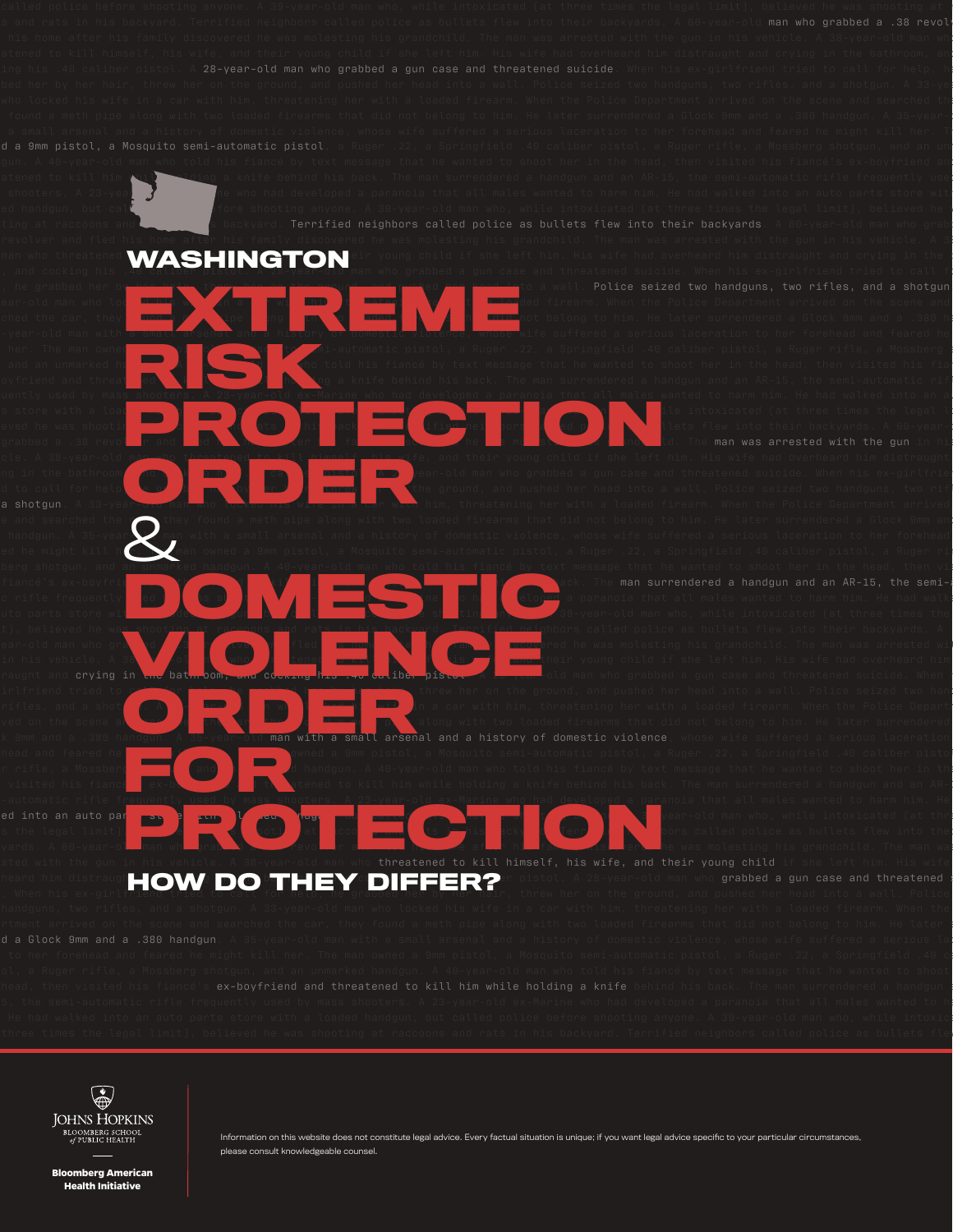

#### WHAT IS AN EXTREME RISK PROTECTION ORDER?

In Washington, an Extreme Risk Protection Order (ERPO) is a civil order that temporarily prohibits individuals who pose a significant danger of injuring self or others from purchasing or possessing a firearm.

#### WHAT IS A DOMESTIC VIOLENCE ORDER FOR PROTECTION?

In Washington, a Domestic Violence Order for Protection ("Order for Protection") is a civil order that can provide multiple forms of protection for individuals seeking relief from domestic violence and abuse, such as ordering the respondent<sup>A</sup> to stay away from the petitioner, leave the home they share, and/or offering firearm protections, among others.

#### **Petitioners**

Family and household members and law enforcement officers may petition for an ERPO.

#### Protections

ERPOs prohibit respondents from purchasing or possessing firearms for the duration of the order and require respondents to turn in their concealed pistol license to reduce the risk of harm to self or others.

Law enforcement may petition for an ex parte ERPO when the court is closed - making the order and its protections available 24 hours a day, 7 days a week.

### HOW ARE ERPOS DIFFERENT? HOW ARE ORDERS FOR PROTECTION DIFFERENT?

#### **Petitioners**

Family and household members may petition for an Order for Protection.

#### **Protections**

An Order for Protection may include various forms of relief, including but not limited to, ordering the respondent to refrain from threatening and abusing the petitioner, granting temporary custody of children, and ordering the respondent to leave a shared residence.1 Orders for Protection may also prohibit respondents from purchasing firearms and order the surrender of any firearm or concealed pistol license for the duration of the order.<sup>2</sup>

Orders for Protection may only be issued during court business hours.



#### DIVE DEEPER

In Washington, ERPOs serve a different purpose than Orders for Protection. For a more detailed description of the differences, see the comparison chart.

**ERPO & DVOP** How do they differ in Washington? 2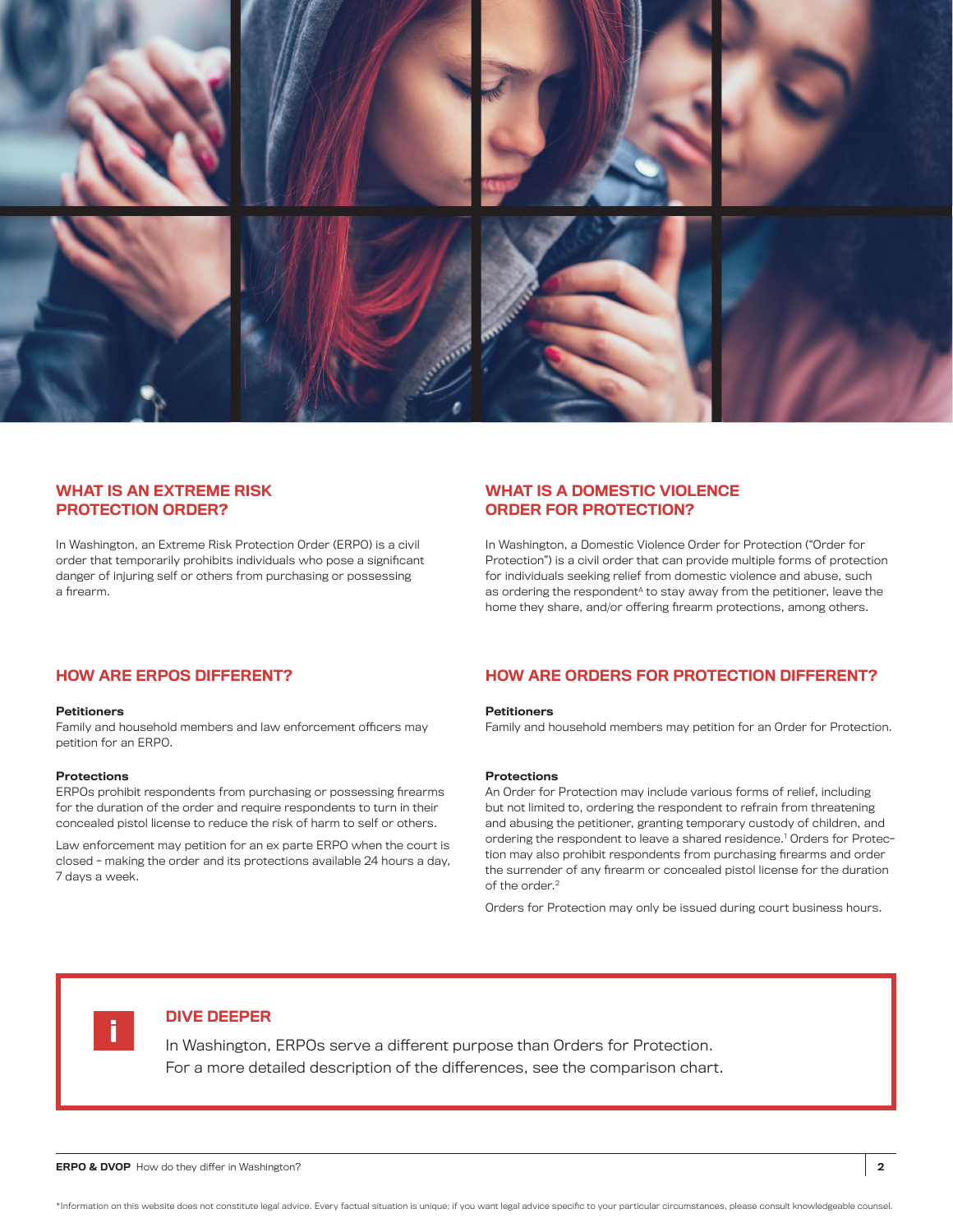# **EXPLORE THE DIFFERENCES**  ERPO & DVOP COMPARISON CHART

#### **PETITIONS AND ORDERS**

| <b>AND ORDERS</b>                              | <b>EXTREME RISK PROTECTION ORDERS</b>                                                                                                                                                                                                                                                                                                                                                      | <b>ORDERS FOR PROTECTION</b>                                                                                                                                                                                                                                                                                                                                                                                                                  |
|------------------------------------------------|--------------------------------------------------------------------------------------------------------------------------------------------------------------------------------------------------------------------------------------------------------------------------------------------------------------------------------------------------------------------------------------------|-----------------------------------------------------------------------------------------------------------------------------------------------------------------------------------------------------------------------------------------------------------------------------------------------------------------------------------------------------------------------------------------------------------------------------------------------|
| What results from the<br>issuance of an order? | An ERPO temporarily prohibits the respondent from purchasing<br>and possessing a firearm or attempting to do so <sup>3</sup> and requires<br>the respondent to surrender their firearm(s) and concealed<br>pistol license. <sup>4</sup><br>If an ERPO is issued against a minor, firearms at the minor's<br>residence must be safely secured or removed. <sup>5</sup>                      | A DVOP may order various forms of relief, including but not<br>limited to: ordering the respondent not to threaten the petitioner,<br>ordering the respondent not to enter the petitioner's residence,<br>giving one parent temporary custody, ordering the respondent<br>to leave a shared residence, <sup>6</sup> ordering the respondent to prohibit<br>purchase of and surrender any firearm or concealed pistol<br>license. <sup>7</sup> |
| Is the order criminal<br>or civil?             | Civil.                                                                                                                                                                                                                                                                                                                                                                                     | Civil.                                                                                                                                                                                                                                                                                                                                                                                                                                        |
| What types of orders<br>are available?         | Ex Parte ERPO. <sup>8</sup><br>Final ERPO. <sup>9</sup>                                                                                                                                                                                                                                                                                                                                    | Ex Parte Temporary Order. <sup>10</sup><br>Full Order. <sup>11</sup>                                                                                                                                                                                                                                                                                                                                                                          |
| Who may petition<br>for an order?              | Family or household member <sup>B</sup> ; law enforcement officer or<br>agency. <sup>12</sup>                                                                                                                                                                                                                                                                                              | Family or household member. <sup>c 13</sup>                                                                                                                                                                                                                                                                                                                                                                                                   |
| May the order be issued<br>against a minor?    | Yes. <sup>14</sup>                                                                                                                                                                                                                                                                                                                                                                         | The order may be issued against a minor 16 years of age or older<br>who is in a dating relationship with a petitioner who is 13 years<br>of age or older. <sup>15</sup>                                                                                                                                                                                                                                                                       |
| Can the order be<br>issued 24/7?               | Yes, law enforcement may petition for an ex parte order when<br>the court is closed. <sup>16</sup>                                                                                                                                                                                                                                                                                         | No.                                                                                                                                                                                                                                                                                                                                                                                                                                           |
| Which court hears<br>the petition?             | Superior Court. District and Municipal courts may hear a petition<br>for an ex parte order. Juvenile courts may hear petitions from<br>petitioners under 18 years of age. <sup>17</sup>                                                                                                                                                                                                    | Superior, District, or Municipal Court (varies by jurisdiction). <sup>18</sup>                                                                                                                                                                                                                                                                                                                                                                |
| What is the standard<br>of proof?              | Ex Parte ERPO - Reasonable Cause. <sup>19</sup><br>Final ERPO - Preponderance of the evidence. <sup>20</sup>                                                                                                                                                                                                                                                                               | Ex Parte Temporary Order - Prima facie evidence (similar to<br>reasonable cause).<br>Full Order - Preponderance of the evidence.                                                                                                                                                                                                                                                                                                              |
| What must be proven?                           | Ex Parte ERPO - the respondent poses a significant danger of<br>causing personal injury to self or others in the near future by<br>having in his or her custody or control, purchasing, possessing,<br>or receiving a firearm. <sup>21</sup><br>Final ERPO - the respondent poses a significant danger of injury<br>to self or others by purchasing or possessing a firearm. <sup>22</sup> | Ex Parte Temporary Order - irreparable injury could result from<br>domestic violence if an order is not issued immediately without<br>prior notice to the respondent. <sup>23</sup><br>Full Order - the person has been the victim of domestic violence<br>committed by the respondent. <sup>24</sup>                                                                                                                                         |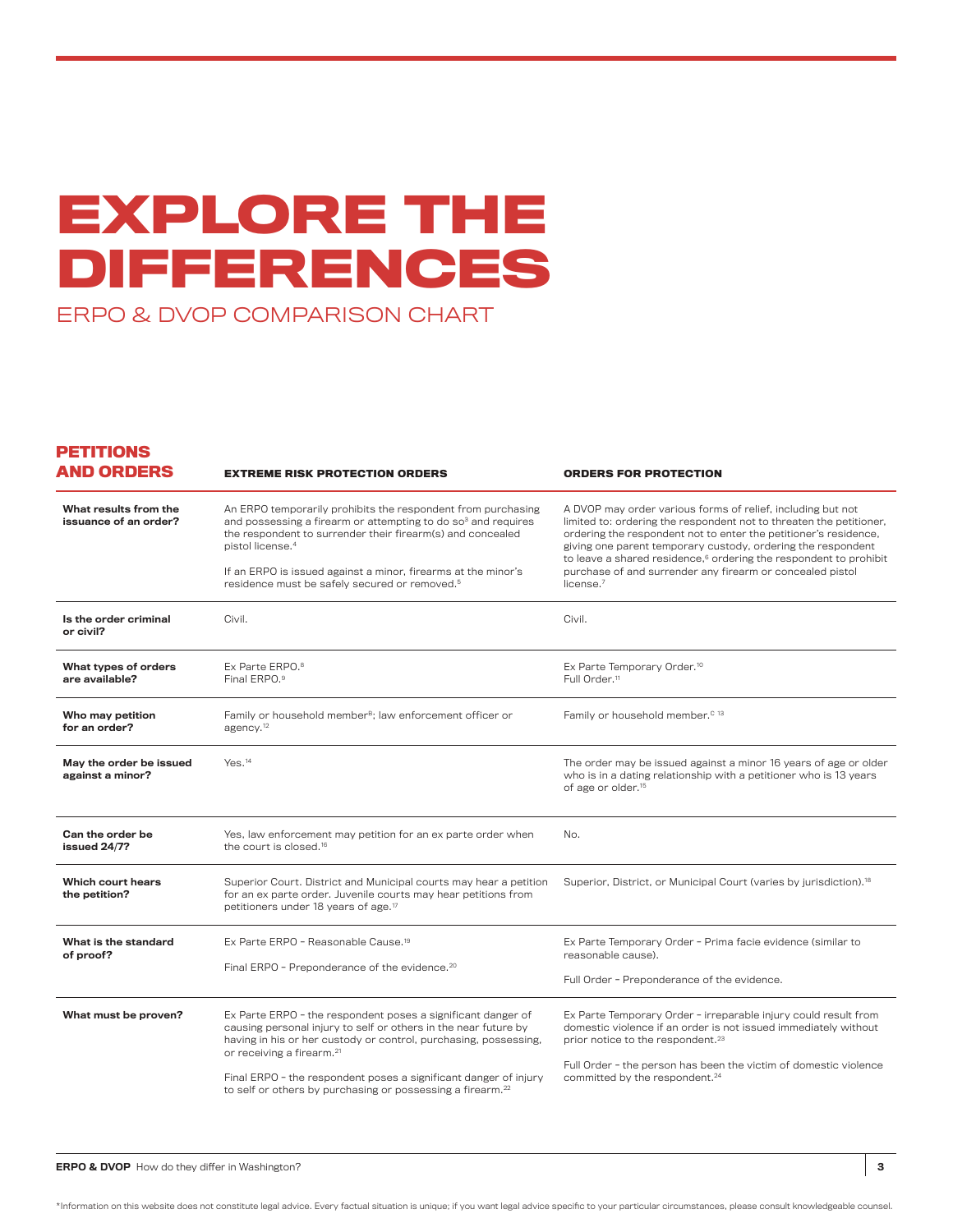| What factors may<br>the court consider?               | A recent act or threat of violence against self or others, whether<br>or not such violence or threat of violence involves a firearm:<br>A pattern of acts or threats of violence within the past 12 months<br>including, but not limited to, acts or threats of violence by the<br>respondent against self or others;<br>Any behaviors that present an imminent threat of harm to self or<br>others:<br>A violation of a protection order or a no-contact order;<br>A previous or existing extreme risk protection order issued<br>against the respondent;<br>A violation of a previous or existing extreme risk protection order<br>issued against the respondent;<br>A conviction for a crime that constitutes domestic violence;<br>A conviction for malicious harassment:<br>The respondent's ownership, access to, or intent to possess<br>firearms:<br>The unlawful or reckless use, display, or brandishing of a<br>firearm:<br>The history of use, attempted use, or threatened use of physical<br>force against another person, or history of stalking another<br>person;<br>Any prior arrest for a felony offense or violent crime;<br>Corroborated evidence of the abuse of controlled substances or | Physical harm, bodily injury, assault, or the infliction of fear of<br>imminent physical harm, bodily injury or assault, between family<br>or household members:<br>Sexual assault of one family or household member by another; or<br>Stalking <sup>D</sup> of one family or household member by another family<br>or household member. <sup>26</sup> |
|-------------------------------------------------------|-----------------------------------------------------------------------------------------------------------------------------------------------------------------------------------------------------------------------------------------------------------------------------------------------------------------------------------------------------------------------------------------------------------------------------------------------------------------------------------------------------------------------------------------------------------------------------------------------------------------------------------------------------------------------------------------------------------------------------------------------------------------------------------------------------------------------------------------------------------------------------------------------------------------------------------------------------------------------------------------------------------------------------------------------------------------------------------------------------------------------------------------------------------------------------------------------------------------|--------------------------------------------------------------------------------------------------------------------------------------------------------------------------------------------------------------------------------------------------------------------------------------------------------------------------------------------------------|
|                                                       | alcohol: and<br>Evidence of recent acquisition of firearms. <sup>25</sup>                                                                                                                                                                                                                                                                                                                                                                                                                                                                                                                                                                                                                                                                                                                                                                                                                                                                                                                                                                                                                                                                                                                                       |                                                                                                                                                                                                                                                                                                                                                        |
| How long is the order<br>in effect?                   | Ex Parte ERPO - Up to 14 days. <sup>27</sup><br>Final ERPO - One year. <sup>28</sup>                                                                                                                                                                                                                                                                                                                                                                                                                                                                                                                                                                                                                                                                                                                                                                                                                                                                                                                                                                                                                                                                                                                            | Ex Parte Temporary Order - Up to 14 days, not to exceed 24 days<br>(if service by publication or mail). <sup>29</sup><br>Full Order - Varies based on relief but could be permanent. <sup>30</sup>                                                                                                                                                     |
| May the order be modified,<br>terminated, or renewed? | The order may be terminated and renewed. <sup>31</sup>                                                                                                                                                                                                                                                                                                                                                                                                                                                                                                                                                                                                                                                                                                                                                                                                                                                                                                                                                                                                                                                                                                                                                          | Yes, the order may be modified, terminated, 32 and renewed. 33                                                                                                                                                                                                                                                                                         |
| Are court records<br>confidential?                    | Respondents under 18 years of age may petition to have their<br>record sealed. <sup>34</sup>                                                                                                                                                                                                                                                                                                                                                                                                                                                                                                                                                                                                                                                                                                                                                                                                                                                                                                                                                                                                                                                                                                                    | No.                                                                                                                                                                                                                                                                                                                                                    |

#### **FIREARM DISPOSSESSION**

| <b>DISPOSSESSION</b>                              | <b>EXTREME RISK PROTECTION ORDERS</b>                                                                                                                                                                                                                                                                                                                                                                                 | <b>ORDERS FOR PROTECTION</b>                                                                                                                                                                                                                                                                                                               |
|---------------------------------------------------|-----------------------------------------------------------------------------------------------------------------------------------------------------------------------------------------------------------------------------------------------------------------------------------------------------------------------------------------------------------------------------------------------------------------------|--------------------------------------------------------------------------------------------------------------------------------------------------------------------------------------------------------------------------------------------------------------------------------------------------------------------------------------------|
| What firearms must                                | All firearms in the respondent's custody, control, or possession,                                                                                                                                                                                                                                                                                                                                                     | If surrender is ordered, all firearms the respondent owns and                                                                                                                                                                                                                                                                              |
| be surrendered?                                   | as well as a concealed pistol license. <sup>35</sup>                                                                                                                                                                                                                                                                                                                                                                  | possesses, as well as a concealed pistol license. <sup>36</sup>                                                                                                                                                                                                                                                                            |
| What is the process for<br>firearm dispossession? | The officer serving the order is required to ask the respondent<br>to immediately surrender their firearms and concealed pistol<br>license or, if service is not possible or required because the<br>respondent was present at the hearing, the respondent must<br>surrender their firearms to a local law enforcement agency<br>within 48 hours of the hearing at which the respondent was<br>present. <sup>37</sup> | The respondent must immediately surrender firearms and<br>concealed pistol license to law enforcement serving the order, or<br>if service is not required because the respondent was present at<br>the hearing, the respondent must surrender their firearms to a<br>local law enforcement agency on the day of the hearing. <sup>38</sup> |
| May a warrant to search                           | Yes, the court shall issue a warrant to search and seize firearms                                                                                                                                                                                                                                                                                                                                                     | Yes, a magistrate may issue a warrant to search and seize                                                                                                                                                                                                                                                                                  |
| and seize firearms be                             | where there is probable cause to believe the respondent illegally                                                                                                                                                                                                                                                                                                                                                     | firearms if there is probable cause to believe the respondent                                                                                                                                                                                                                                                                              |
| issued?                                           | possesses firearms. <sup>39</sup>                                                                                                                                                                                                                                                                                                                                                                                     | illegally possesses the firearms. <sup>40</sup>                                                                                                                                                                                                                                                                                            |